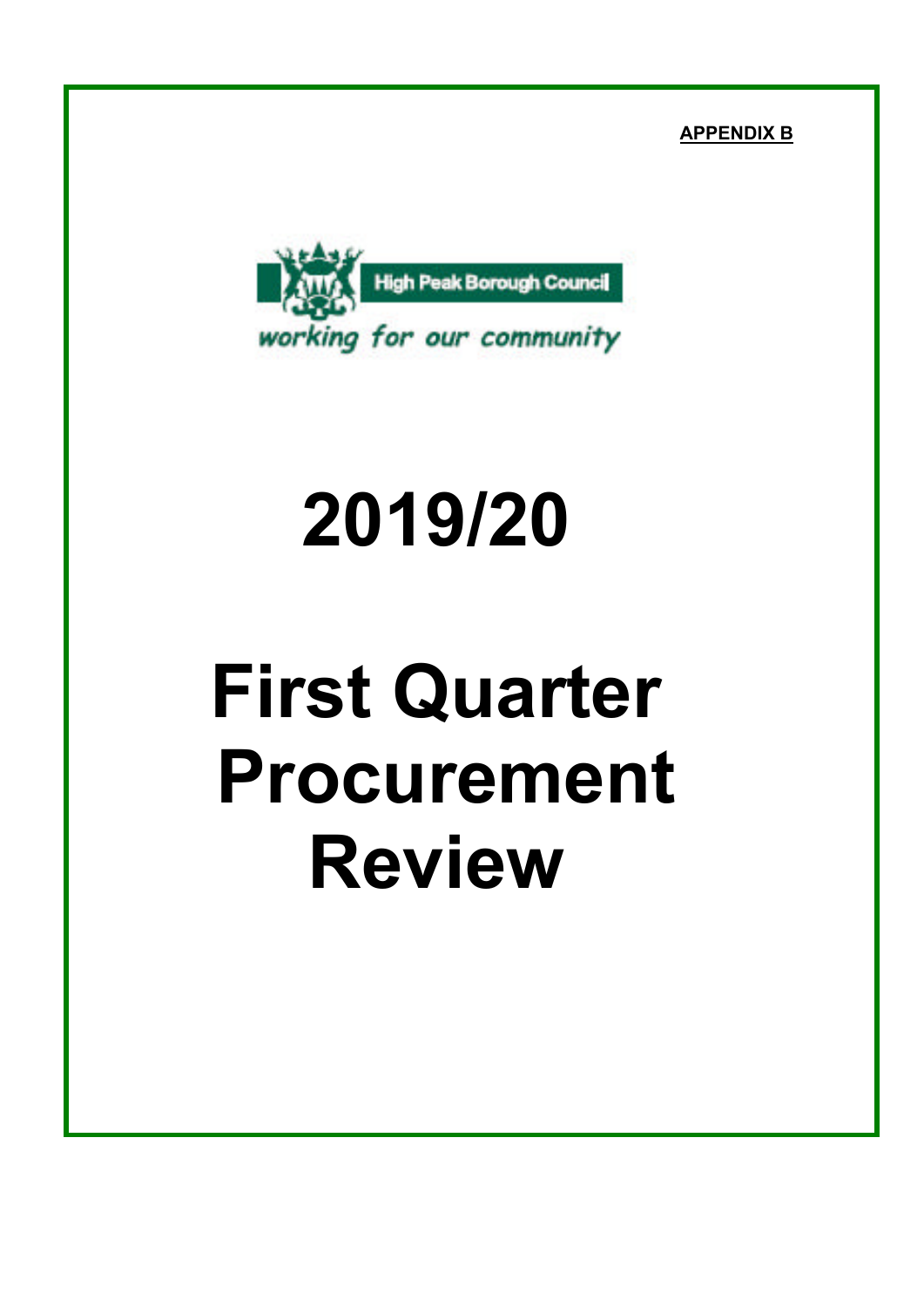#### **1. Introduction**

- 1.1 A key element of the financial savings included in the Council's Efficiency & Rationalisation Strategy is being met from a Procurement Strategy which was approved by Council in February 2017.
- 1.2 The strategy was developed to ensure that its objectives link closely with the Council's overall strategic vision and aims and objectives. The key actions in in the strategy included:
	- Delivery of cashable efficiency savings to support the Efficiency & Rationalisation Strategy by tendering, retendering and renegotiating of contracts.
	- Development and embedding a professional procurement unit of excellence to deliver on going efficiency savings for the Councils
	- Revising Procurement Procedure Rules to support transparency, timeliness of contract award and greater control
	- Expanding the usage of electronic procurement systems for works as appropriate
	- Increasing the levels of spend covered by the contract
	- Implementation of e-tendering
	- Supporting the local economy by increasing the number of procurement opportunities advertised and adoption of a local business concordat
- 1.4 The Procurement Strategy is now due for updating and is scheduled for consideration during 2019.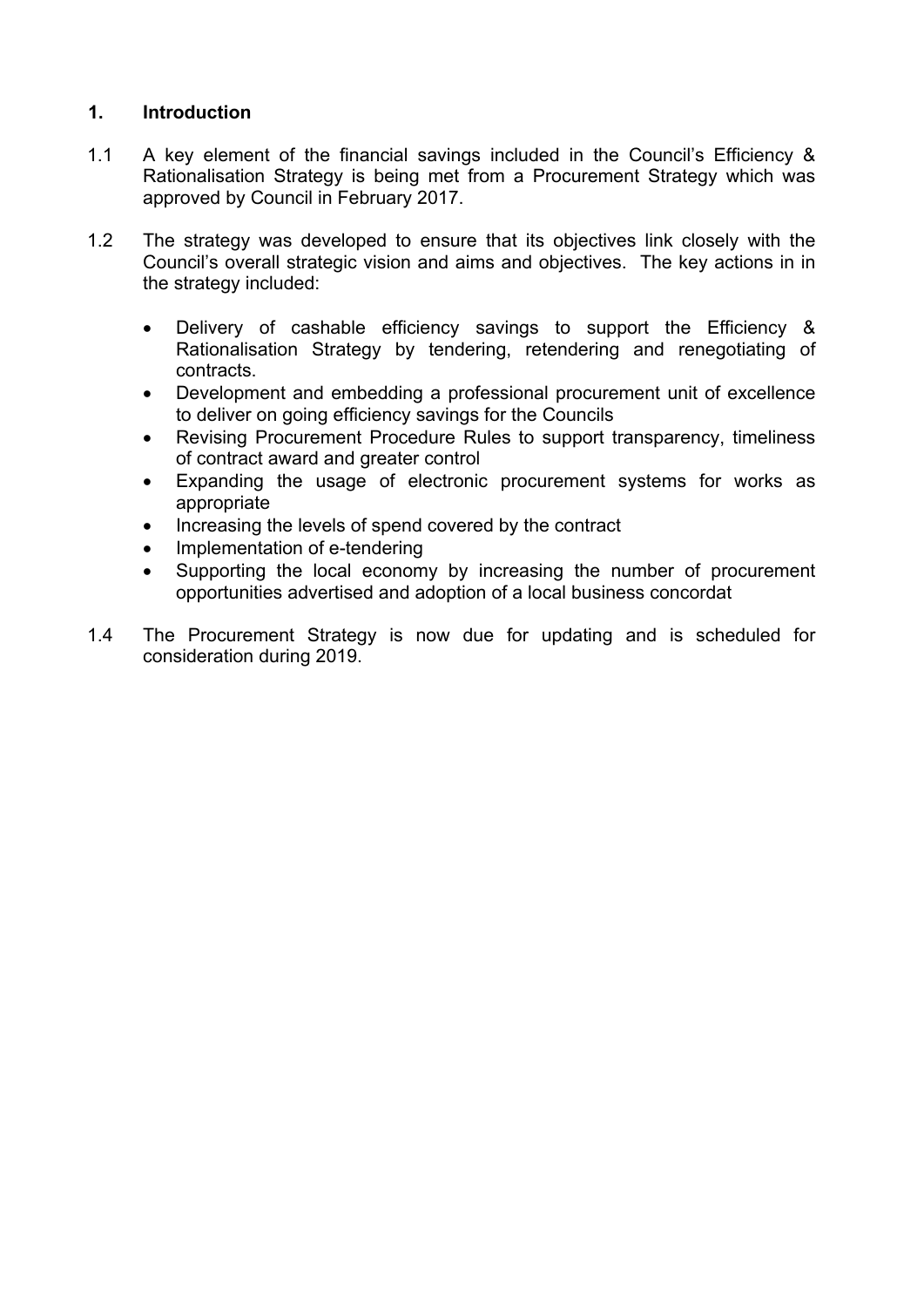#### **2. First Quarter Completed Procurements**

2.1 The activity supported by the procurement function for the first quarter April 2019 to June 2019 is summarised below:

| <b>First Quarter</b>                                     | <b>High Value</b><br>( > £181,000) | <b>Low Value</b><br>$(£181,000)$ | <b>Total</b> |
|----------------------------------------------------------|------------------------------------|----------------------------------|--------------|
| <b>HPBC Only</b><br><b>JOINT (HP/SM)</b><br><b>TOTAL</b> | 2<br>2                             | 23<br>5<br>28                    | 23<br>30     |

- 2.2 Annex A provides details of the 30 procurement exercises completed during the first quarter.
- 2.3 The retendering of the insurance contract gave rise to annual savings of £195,350; of which £179,070 is relevant to 2019/20. This saving is split between the General Fund and Housing Revenue Account. Procurement savings will continue to be monitored throughout the year and any savings identified will be offset against the efficiency programme.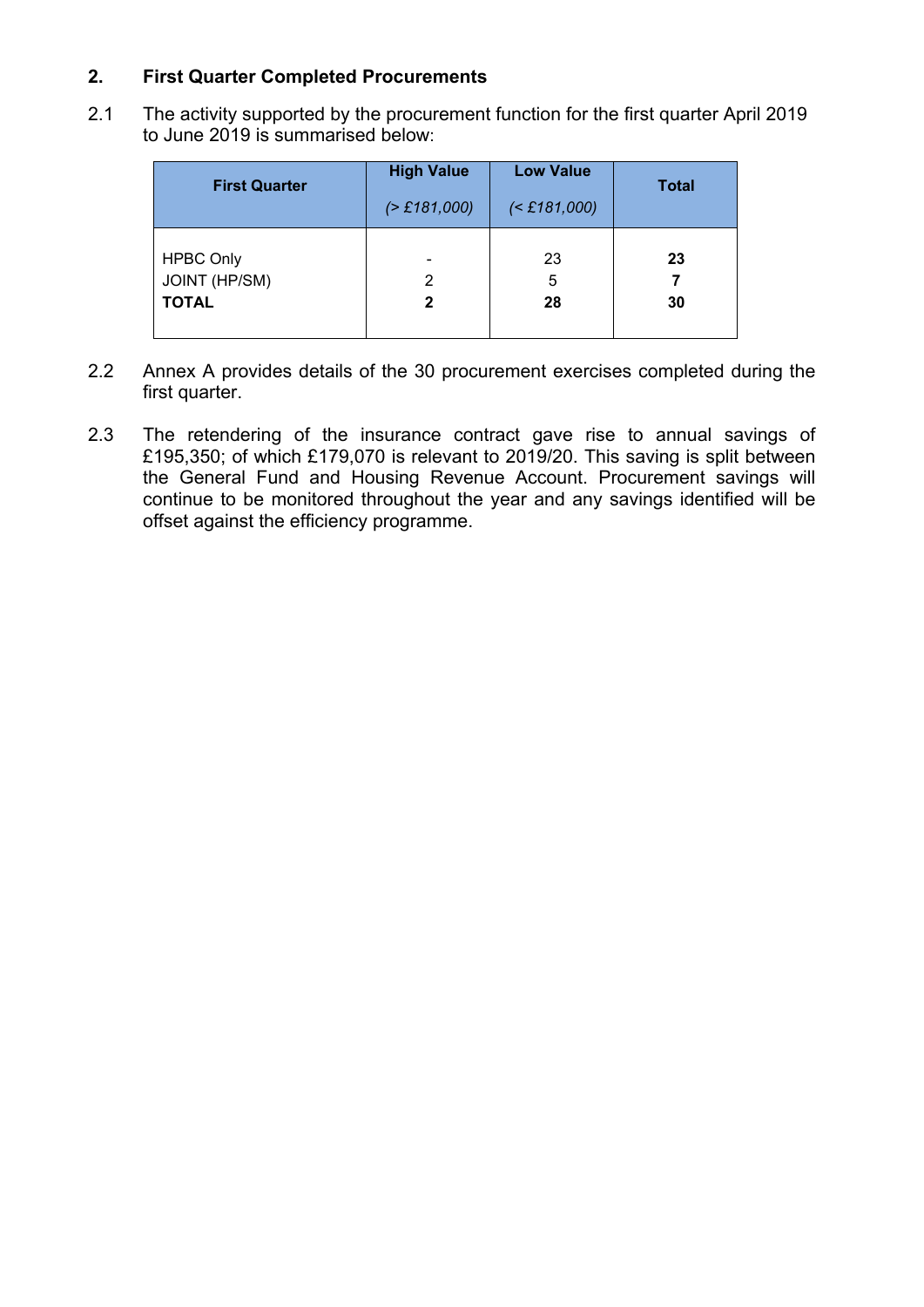#### **3. 2019/20 Procurement Forward Plan**

3.1 The table below details the number of exercises which fall into either low or high value (profiled over full contract term) scheduled for either completion or starting in 2019/20.

| 2019/20              | <b>High Value</b><br>( > £181,000) | <b>Low Value</b><br>( <b>£181,000</b> ) | <b>Total</b> |
|----------------------|------------------------------------|-----------------------------------------|--------------|
| <b>HPBC Only</b>     | 16                                 | 55                                      | 71           |
| <b>JOINT (HP/SM)</b> | 8                                  | 42                                      | 50           |
| <b>TOTAL</b>         | 24                                 | 97                                      | 121          |

In addition to the above, there are 63 listed entries brought forward from previous years (for review and completion for both HPBC and SMDC combined).

- 3.2 Some of the more significant 'high level' procurement activity that is scheduled for delivery in 2019/20 includes:-
	- CCTV Maintenance Contract
	- Construction Materials Supplies Direct Services
	- HRA Capital Works: Windows & Doors, Central Heating, Roofing, Bathroom programmes
	- Banking Services Contract (currently under a value for money review)
	- IT Desktop Support Contract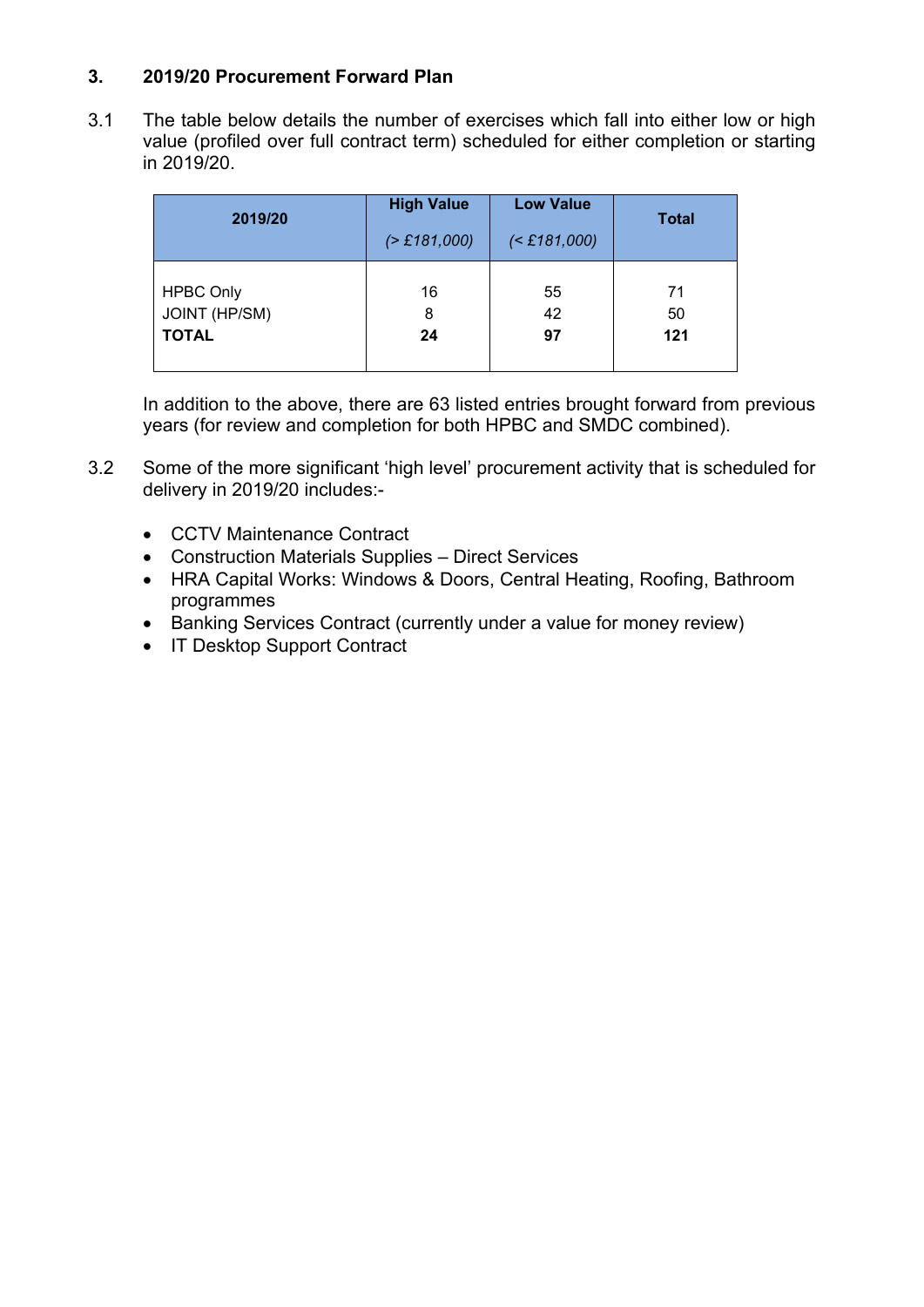#### **4. Procurement Performance**

- 4.1 This section reports on the Council performance in terms of procurement activity and the payment of suppliers.
- 4.2 Performance for the first quarter is highlighted below:

| <b>Performance Indicator</b>                              | <b>Target</b> | <b>Performance at 30th</b><br><b>June 2019</b> |
|-----------------------------------------------------------|---------------|------------------------------------------------|
| % of Alliance Procurement Activity<br>on Forward Plan     | 72%           | 50%                                            |
| Annual contract spend as % of<br>gross expenditure budget | 85%           | 82%                                            |
| % of invoices paid within 30 days                         | 96%           | 95%                                            |

*Performance Indicators – targets off track*

4.3 There is a continuing programme of regular service review meetings to ensure planned activity is captured and monitored on the plan. New processes have been implemented within the creditors function to enhance the workflows to maximise on efficient working practices. The procurement staff are continuing to work with service areas to ensure they are compliant in commissioning supplies, services or works and that internal processes are adhered to.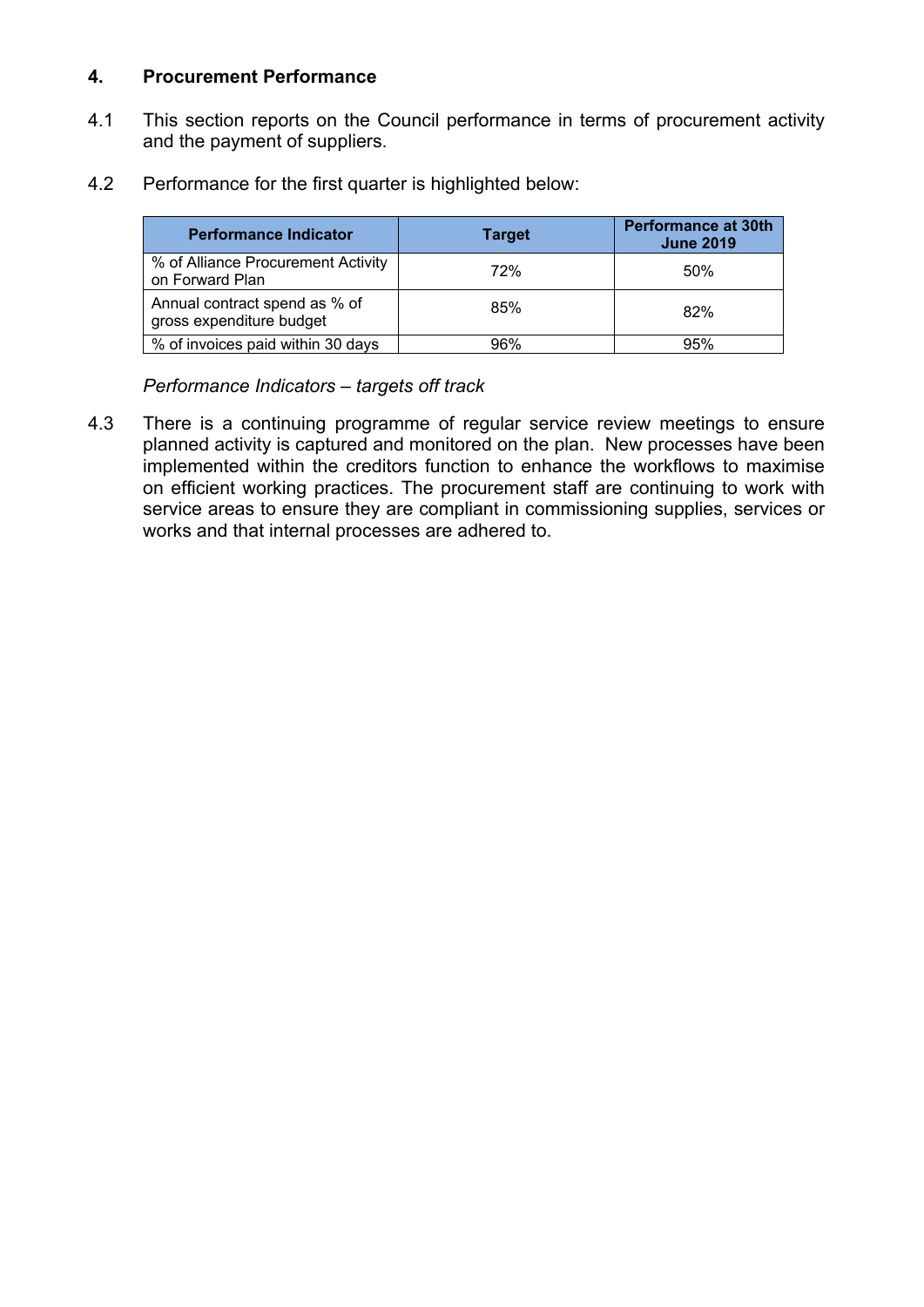#### **ANNEX A**

## **First Quarter Procurement Activity Completed – HPBC**

| <b>Contract Title</b>                                                                    | <b>Brief contract description</b>                                                                                                               | <b>Recurring</b><br>or One Off | <b>Service Area</b>                                | <b>Procedure</b>                                        | Award<br><b>Detail</b>                                                                        | Term /<br>Duration | <b>Total</b><br><b>Contract</b><br>Value £ |
|------------------------------------------------------------------------------------------|-------------------------------------------------------------------------------------------------------------------------------------------------|--------------------------------|----------------------------------------------------|---------------------------------------------------------|-----------------------------------------------------------------------------------------------|--------------------|--------------------------------------------|
| Alma Square<br>Communal<br><b>Boiler</b><br>Replacement-<br>Installation<br><b>Works</b> | Installation works Alma<br>Square Communal Boiler<br>replacement                                                                                | One Off<br>(Minor<br>works)    | Assets HRA<br>Capital                              | Framework<br><b>Direct</b><br>Award                     | Warmer<br>Energy<br>Services Ltd                                                              | n/a                | 73,296                                     |
| One Public<br>Estate (HPBC)<br>Consultancy<br>Support                                    | Appointment of Consultant -<br>Review of HPBC and DCC<br>Depot Facilities / Estates                                                             | One Off                        | Regeneration                                       | Open<br>Tender                                          | <b>BNP Paribas</b><br><b>Real Estate</b><br>Advisory &<br>Property<br>Management<br><b>UK</b> | 6<br>months        | 30,000                                     |
| <b>Cross Street</b><br>Glossop Council<br>Houses -<br>Structural wall<br>repairs         | Minor works contract:<br>Structural wall repairs to<br><b>Council Houses on Cross</b><br><b>Street Glossop</b>                                  | One Off<br>(Minor<br>works)    | Assets HRA<br>Capital                              | Request for<br>Quotations<br>(RFQ)                      | Premier<br><b>Brickwork</b><br>M/C Ltd                                                        | n/a                | 22,335                                     |
| Car Park<br><b>Lighting Pavilion</b><br>Gardens - Under<br>Croft                         | Installation of caged anti<br>vandal lighting in Pavilion<br>Gardens under-croft car park                                                       | One Off<br>(Minor<br>works)    | <b>Assets Capital</b>                              | Single<br>Source<br>Exemption<br><b>Direct</b><br>Award | <b>HEC</b><br>Contracting<br>Ltd                                                              | n/a                | 22,269                                     |
| <b>Council Property</b><br><b>Disabled</b><br>Adaptation<br>Lyne Avenue<br>Glossop       | Disabled Adaptation - Out<br>building to adapted Wet<br>Room conversion at 16 Lyne<br>Avenue Glossop                                            | One Off<br>(Minor<br>works)    | Assets HRA<br>Capital                              | Request for<br>Quotations<br>(RFQ)                      | <b>Wright Build</b><br>Ltd                                                                    | n/a                | 21,853                                     |
| Purchase of Mini<br>Digger<br><b>High Peak</b><br>Cemeteries                             | One of purchase of mini<br>digger (plant equipment)                                                                                             | One Off<br>(Supply)            | Operational<br>Services-<br>Grounds<br>Maintenance | Single<br>Source<br>Exemption<br><b>Direct</b><br>Award | Parkway<br><b>Plant Sales</b><br>Ltd                                                          | n/a                | 16,050                                     |
| Ecological<br>Surveys and<br>Advice                                                      | Consultancy - call off<br>arrangements for surveys                                                                                              | Recurring                      | Regeneration                                       | Single<br>Source<br>Exemption<br>Direct<br>Award        | Derbyshire<br><b>Wildlife Trust</b>                                                           | 3 yrs<br>(fixed)   | 15,838                                     |
| Contingency /<br>Emergency<br>Planning<br>Arrangements                                   | <b>Emergency Planning</b><br>Contribution                                                                                                       | Recurring                      | <b>Assistant Chief</b><br>Execs                    | <b>SLA</b><br>(Public to<br>Public<br>agreement)        | Derbyshire<br>County<br>Council<br>Contingency<br>Planning                                    | yearly             | 15,144                                     |
| Accessible Play<br>Equipment-<br>Manor Park<br>Glossop                                   | Accessible items of play<br>equipment including safety<br>surfacing, an accessible<br>flush roundabout and a set of<br>swings with Mirage seats | One Off<br>(supply &<br>fit)   | Operational<br>Services -<br>Leisure               | Framework<br>Direct<br>Award                            | Wicksteed<br>Leisure Ltd                                                                      | n/a                | 13,945                                     |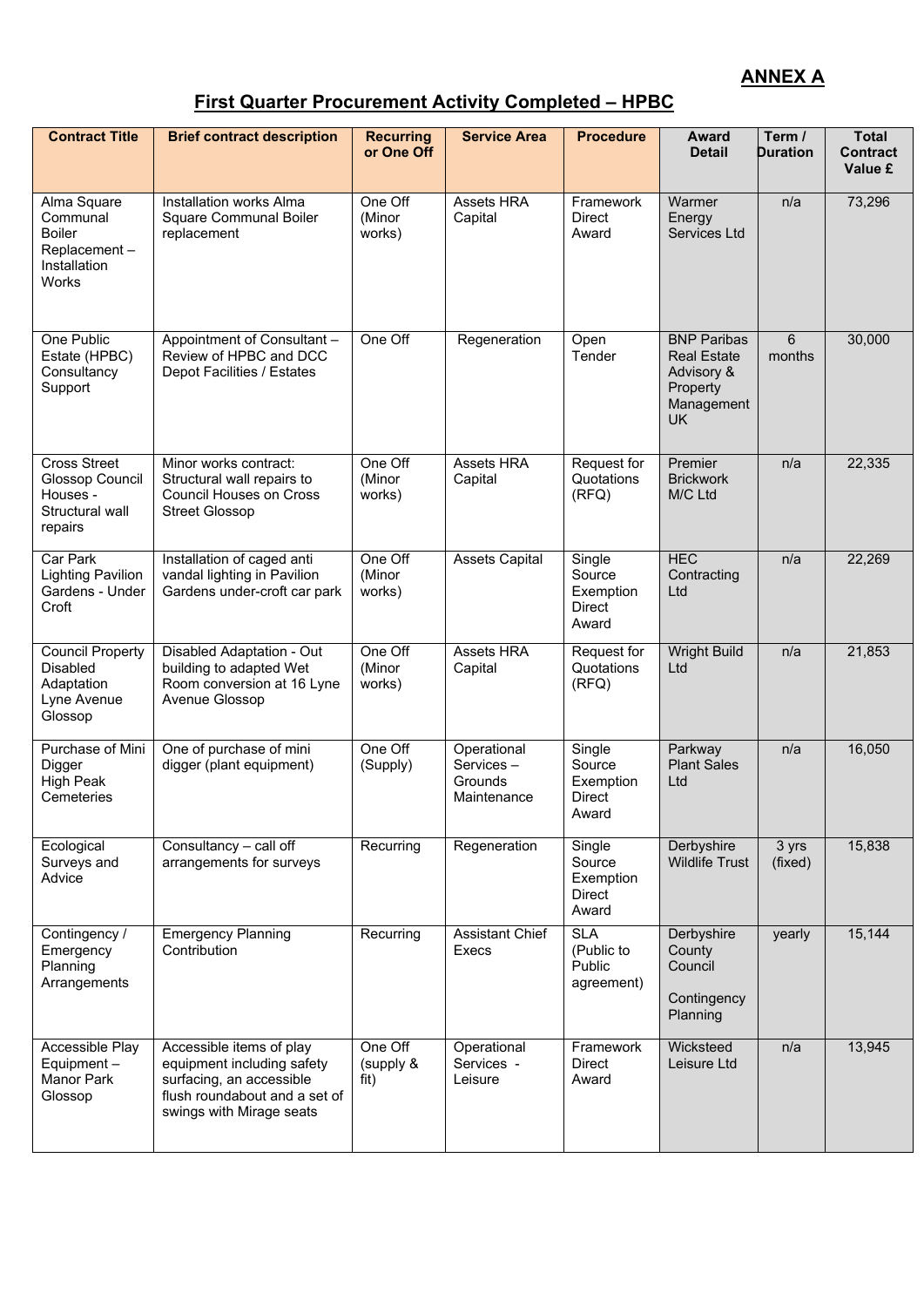| Property<br>Advisory<br>Services HPBC<br>Owned Land<br>(ACDP)                                                                                                                                                              | <b>Consultancy Services re</b><br><b>HPBC Accelerated Housing</b><br>Delivery Programme - Soft<br>Market testing and Land<br>Disposal support | One Off                     | Regeneration                 | Framework<br>Further<br>competition                     | Lambert<br>Hampston<br>Smith                    | n/a                      | 13,000  |
|----------------------------------------------------------------------------------------------------------------------------------------------------------------------------------------------------------------------------|-----------------------------------------------------------------------------------------------------------------------------------------------|-----------------------------|------------------------------|---------------------------------------------------------|-------------------------------------------------|--------------------------|---------|
| Marketing<br>Consultancy -<br><b>Branding Toolkit</b><br>for Buxton                                                                                                                                                        | Appointment as part of the<br>adopted visitor economy<br>strategy                                                                             | One Off                     | Regeneration                 | Request for<br>Quotations<br>(RFQ)                      | The Way<br>Design<br>(TWD)                      | $\overline{2}$<br>months | 10.942  |
| Alma Square<br>Communal<br><b>Boiler</b><br>Replacement-<br><b>Materials Supply</b>                                                                                                                                        | Alma Square Communal<br>Boiler replacement -<br><b>Materials Supply</b>                                                                       | One Off<br>(Minor<br>works) | <b>Assets HRA</b><br>Capital | Framework<br><b>Direct</b><br>Award                     | Grahams<br><b>The</b><br><b>Plumbers</b><br>Ltd | n/a                      | 9,029   |
| Market St<br>Buxton-<br>Viability<br>Assessment                                                                                                                                                                            | <b>Professional Services</b><br>Appointment                                                                                                   | One Off                     | Regeneration                 | Single<br>Source<br>Exemption<br><b>Direct</b><br>Award | Lambert<br>Hampston<br>Smith                    | n/a                      | 7,400   |
| Re-Pointing -<br>Void Property<br>Padfield Main<br>Road Glossop                                                                                                                                                            | External and associated<br>works to Council property<br>(Front, Rear and Gable<br>elevations)                                                 | One Off<br>(Minor<br>Works) | Assets HRA<br>Capital        | Request for<br>Quotations<br>(RFQ)                      | Edward<br>Anthony Ltd<br>(T/a Gun-<br>Point)    | n/a                      | 5,454   |
| <b>Buxton Visitor</b><br>Economy<br>Consultancy<br>and Advocacy<br>Support                                                                                                                                                 | <b>Consultancy Appointment</b>                                                                                                                | One Off                     | Regeneration                 | Single<br>Source<br>Exemption<br><b>Direct</b><br>Award | James<br>Berresford                             | 5<br>months              | 3,500   |
| <b>Manor Park</b><br>Glossop<br>Concession<br>2019 Season                                                                                                                                                                  | Children's rides at Manor<br>Park Glossop                                                                                                     | Recurring                   | Leisure                      | Request for<br>bids<br>(income)                         | <b>Balloon</b><br>Occasions<br>Ltd              | 6<br>months              | (2,000) |
| Food and Beverage Supply Contacts at Pavilion Gardens                                                                                                                                                                      |                                                                                                                                               |                             |                              |                                                         |                                                 |                          |         |
| A number of existing contracts for supplies to Pavilion Gardens Buxton have not been renewed<br>prior to their expiry in first quarter, due to the Operation transfer under Concession Contract to<br>Parkwood Leisure Ltd |                                                                                                                                               |                             |                              |                                                         |                                                 |                          |         |